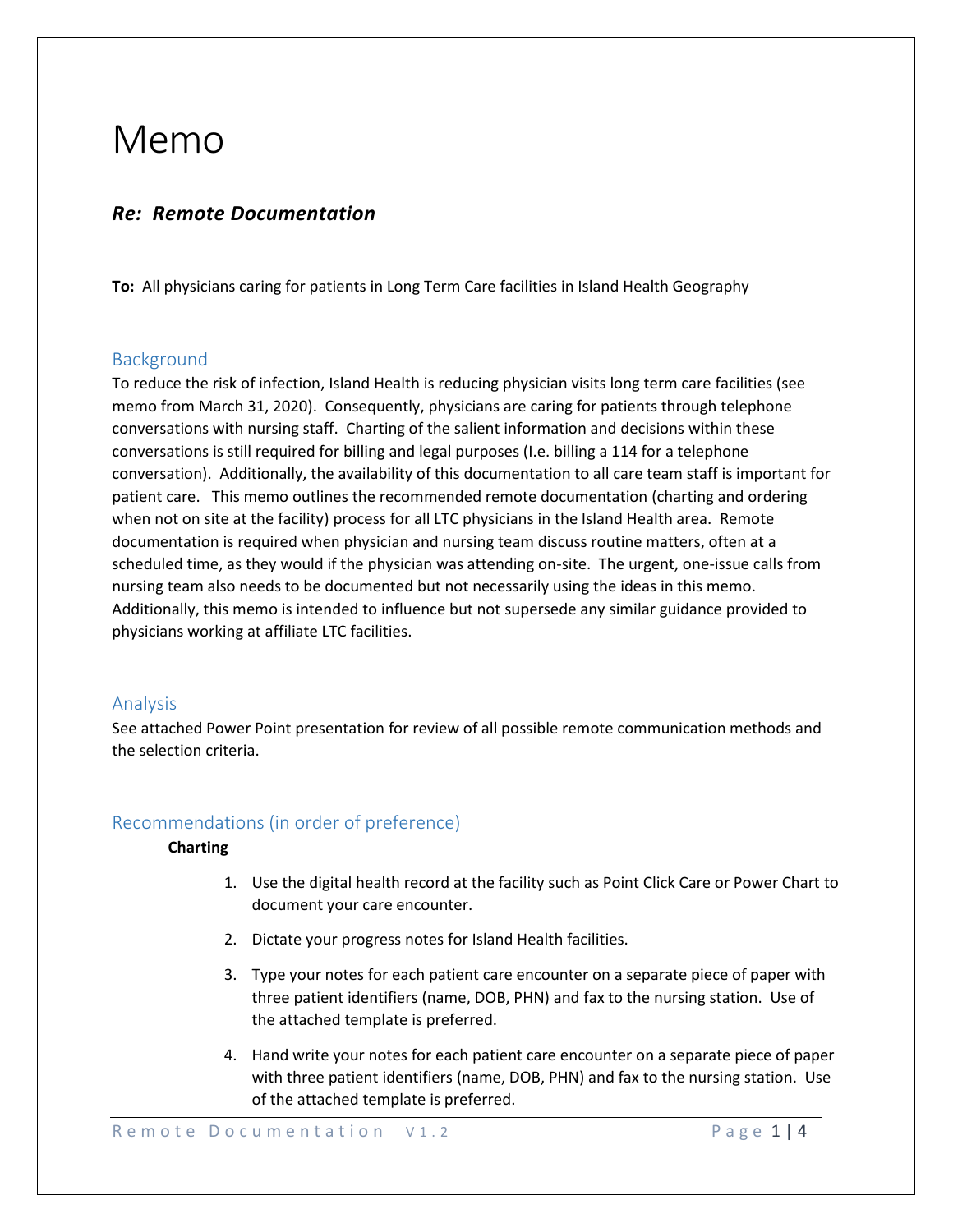We do not recommend delaying your charting until next time you are at the facility. We do not recommend sending in multiple chart notes on one piece of paper. Do not send pictures of written or typed notes.

#### **Ordering**

- 1. Type your orders on a separate piece of paper with three patient identifiers (name, DOB, PHN) and fax to the nursing station.
- 2. Mention orders in your progress notes and hand write orders on a separate piece of paper with three patient identifiers (name, DOB, PHN) and fax to the nursing station
- 3. Hand write orders on a separate piece of paper with three patient identifiers (name, DOB, PHN) and fax to the nursing station
- 4. Telephone orders to nursing station. These need to be followed up with one of the above methods as well.

#### Implementation Recommendations

#### *Caution*

This change in documentation puts strain on nursing staff at a time when they are already under increase strain. Ways we can reduce this strain:

- 1) Choose a digital (Power Point or Care Connect) method or dictate
- 2) Chose a method and stick with it for a facility. Don't sometimes fax and sometimes use digital.
- 3) Physicians for a facility minimize the variation between them and make the change all at once together.
- 4) Avoid writing
- 5) Fax notes in the evening for evening staff to file. Check this plan with the facility leadership first.

#### **Charting**

- Secure email is an option to send typed notes. Ensure there is agreement from nursing staff. Define a person and time when they will check the email or call to inform them the email was sent.
- Using an EMR may save time and provide record. If your EMR can print a encounter note with the patient information on the top that might save time and provide a record of your documentation efforts.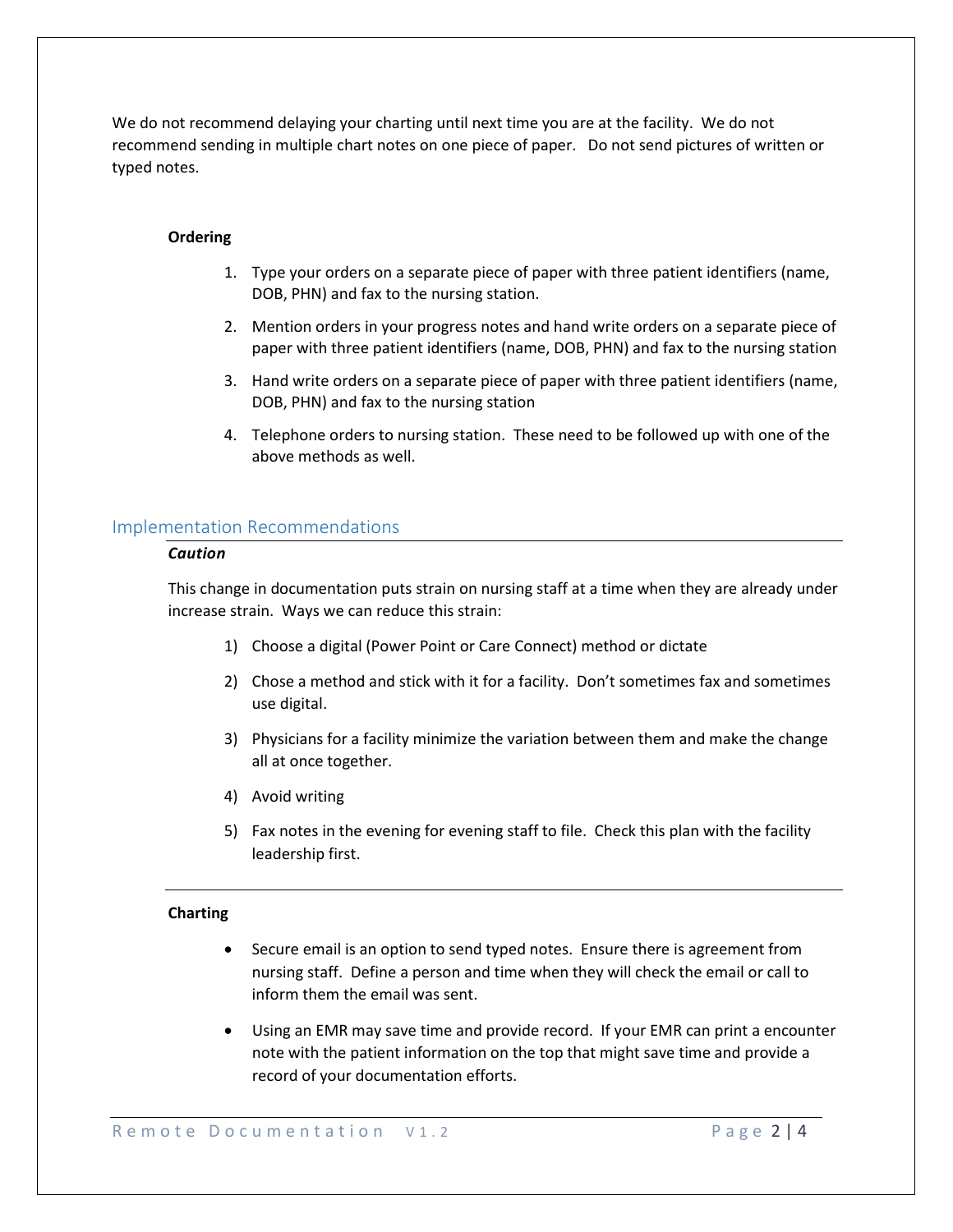- Dictation: Email [transcriptionservices@viha.ca](mailto:transcriptionservices@viha.ca) to get access. 1) Call 250-370-8800. 2) Enter MSP # (dictation ID), 3) Press '2#' for outpatient, 4) Enter '6#' for progress note, 5) Enter MRN number, # 6) Press 2 to start dictating, 4 to stop recording, 3 to go back, 9 to end.
- Charting in Power Chart or PCC require access to be given and some training. This will teach you how to access the system from home securely.
- When charting in Power Chart ensure you are charting on the right encounter (just like there is a particular spot in a paper chart do write a note – same with a computer system). The training will show you how to do this.